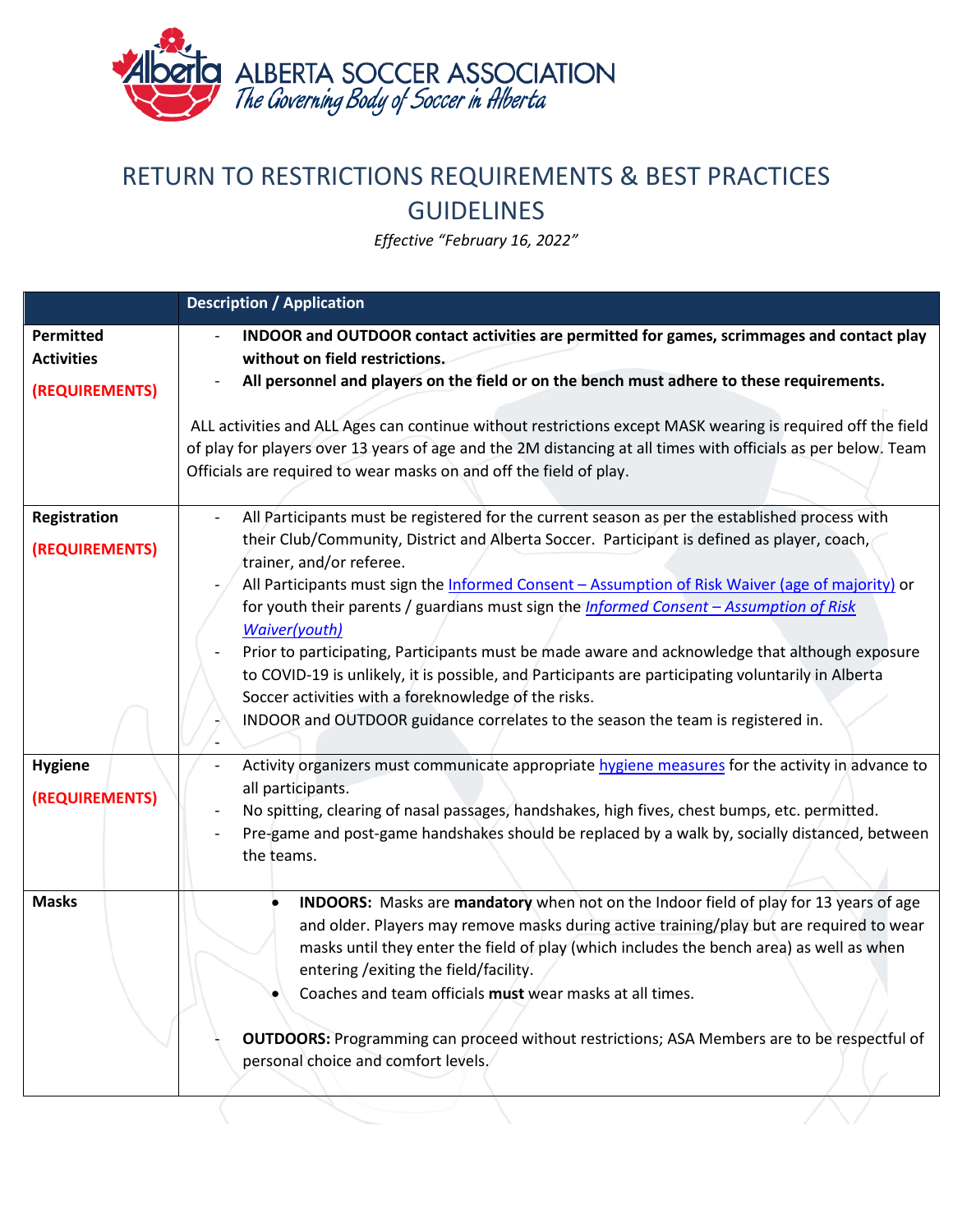|                                                                          | <b>Description / Application</b>                                                                                                                                                                                                                                                                                                                                                                                                                                                                                                                                                                                                                                                                                                                                                                                                          |
|--------------------------------------------------------------------------|-------------------------------------------------------------------------------------------------------------------------------------------------------------------------------------------------------------------------------------------------------------------------------------------------------------------------------------------------------------------------------------------------------------------------------------------------------------------------------------------------------------------------------------------------------------------------------------------------------------------------------------------------------------------------------------------------------------------------------------------------------------------------------------------------------------------------------------------|
| <b>Physical Distancing</b><br>(BEST PRACTICE)                            | INDOOR: Physical distancing of 2 metres must be maintained at all times between all participants when<br>not actively on the field of play which includes the bench area.<br>Coaches/trainers may enter physical distancing space for brief interactions with participants to correct<br>form or technique and provide guidance during games/training sessions but must wear a mask during the<br>interaction.<br><b>OUTDOOR:</b> Training can continue without restrictions.                                                                                                                                                                                                                                                                                                                                                             |
| <b>Screening &amp;</b><br><b>Response Plan</b><br><b>(BEST PRACTICE)</b> | <b>INDOOR</b> activities must complete Virtual or paper health checks must be completed prior to every<br>$\overline{\phantom{a}}$<br>session as per COVID-19 Symptoms Checklist Individuals exhibiting COVID-19 symptoms may not<br>participate in games or training.<br>Rapid Response plans are required to ensure the safe isolation of and swift departure from the<br>facility of a Participant who becomes sick (symptomatic) while participating in a group session.<br><b>OUTDOOR:</b> Training can continue without restrictions                                                                                                                                                                                                                                                                                                |
| Equipment<br><b>(BEST PRACTICES)</b>                                     | All shared equipment should be cleaned and sanitized before and after each group training session or<br>game.<br>Equipment cleaning is the responsibility of the home team when participating in games. Games<br>balls should be sanitized before they are provided to the referee and sanitized during stoppages in<br>play, if possible, including halftime.<br>Equipment including, but not limited to, balls, cones, pinnies (bibs), pop up goals and corner flags.<br>Recommend that one individual be assigned responsibility for management of equipment.<br>$\overline{\phantom{a}}$<br>Goalkeeper gloves cannot be shared                                                                                                                                                                                                        |
| <b>Scheduling</b><br><b>(BEST PRACTICES)</b>                             | Training sessions should be scheduled and approved by a Club, and/or District.<br>$\overline{\phantom{a}}$<br>All INDOOR training schedules and attendance lists should be shared with Club and/or District for<br>contact tracing purposes.<br>A training group must have:<br>Two coaches (minimum) for all youth sessions and/or sessions where youth are present -<br>both registered and meeting <i>minimum standards</i> outlined in the section "Coaches with<br>players 18 Years and under"<br>Games/Training must be scheduled to allow sufficient time between activities to allow for:<br>the sanitization of all shared equipment,<br>the coach to wash or sanitize hands if participating in subsequent training sessions,<br>physical distancing of 2 meters to be maintained during entry & exit of training/facility.<br>٠ |
| <b>Travel &amp;</b><br><b>Tournaments</b><br>(REQUIREMENT)               | Travel within the province for games against registered opponents is allowed.<br>Travel out of the Province is subject to restrictions in both provinces and should be reviewed.<br><b>INDOOR</b> Tournaments are permitted at all age groups<br><b>OUTDOOR</b> Tournaments are allowed at all age groups.<br>$\overline{\phantom{a}}$<br>Facility requirements MUST be adhered to as per below.                                                                                                                                                                                                                                                                                                                                                                                                                                          |
| <b>Referees</b>                                                          | ALL Interaction with referees should be limited and kept to 2 meters distancing at all times with<br>the following exceptions when masks will be worn.                                                                                                                                                                                                                                                                                                                                                                                                                                                                                                                                                                                                                                                                                    |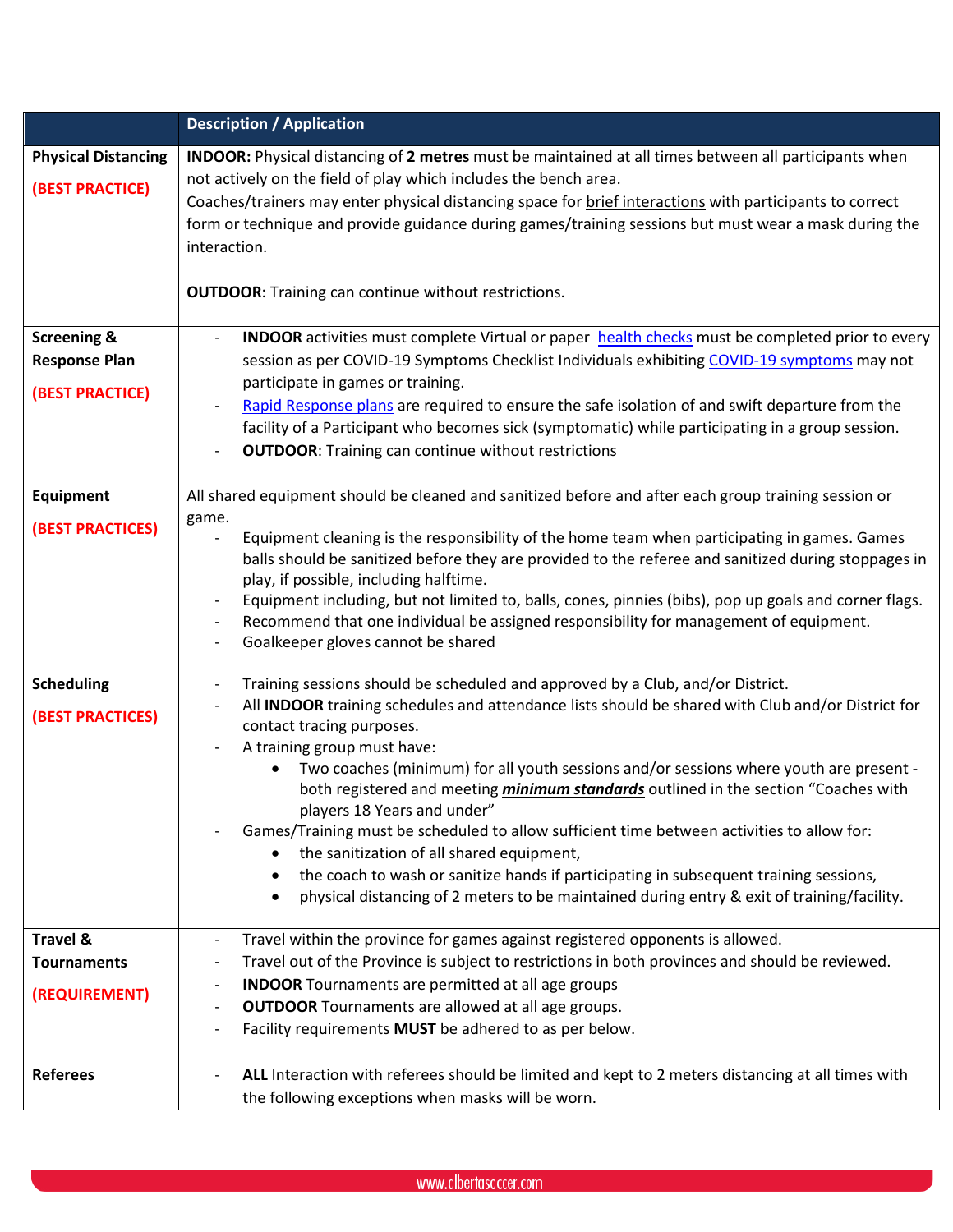|                                                                         | <b>Description / Application</b>                                                                                                                                                                                                                                                                                                                                                                                                                                                                                                                                                                                                                                                                            |
|-------------------------------------------------------------------------|-------------------------------------------------------------------------------------------------------------------------------------------------------------------------------------------------------------------------------------------------------------------------------------------------------------------------------------------------------------------------------------------------------------------------------------------------------------------------------------------------------------------------------------------------------------------------------------------------------------------------------------------------------------------------------------------------------------|
| (REQUIREMENT)                                                           | Pre-game exchange of game sheets - both referee and coach / manager wear mask<br>In-game situations like wall management, free kick management, drop ball management or other<br>management decisions as determined by the Referee - the referee will wear a mask for INDOOR<br>This does not include players moving past the Referee in the run of play to challenge for the ball,<br>mark a player or other natural movements during open play.<br>Any participant who intentionally breach the 2 meters distance during the game to interact with<br>the referee will be subject to the appropriate discipline action including warnings, Yellow Cards<br>and Red Cards or ASA Discipline as applicable. |
| <b>Coaches with</b><br>players 18 years<br>and under<br>(REQUIREMENT)   | A minimum of two coaches 18 yrs+ must be present and participating in the group. All coaches<br>MUST have a valid CPIC including Vulnerable Sector Search on file with their district / club.<br>It is recommended that at least one coach per group be trained, at minimum, at the appropriate<br>NCCP Coaching level.<br>For the safe training of players under the age of 18 years, the following safety requirements must be met:<br>Rule of Two maintained at all training sessions<br>$\bullet$<br>Including at least one coach who is of the same gender as the players<br>$\bullet$                                                                                                                 |
| <b>Players and Team</b><br><b>Staff</b><br><b>(BEST PRACTICES)</b>      | No loitering before or after games / training sessions for INDOOR.<br>$\overline{\phantom{a}}$<br>No interacting with players or coaches not in your group while at the field/facility.<br>Arrive no more than 10-15 minutes before access to field, dressed and ready to participate.                                                                                                                                                                                                                                                                                                                                                                                                                      |
| <b>Spectators &amp;</b><br><b>Gatherings</b><br><b>(BEST PRACTICES)</b> | Spectators are permitted within the limits of gathering size, physical distancing requirements and<br>subject to any additional facility and/or program restrictions.<br>No loitering before or after games / training sessions for INDOOR.<br>Spectator areas must allow for 2 metres distance to be maintained from players, coaches, and<br>referees AND allow 2 metres distance between spectators from different households.<br>The activity must comply with current gathering restrictions issued by Alberta Health Services.                                                                                                                                                                        |
| <b>Facility</b><br>(REQUIREMENT)                                        | All games/ training sessions must also adhere to safety protocols if implemented by the facility.<br>$\overline{\phantom{a}}$<br>All facility rules must be followed, including capacity limits, to meet Government of Alberta<br>Standards.<br>This document is supplementary and should be viewed as additional guidance to support facility<br>and regional requirements.<br>"Each facility and jurisdiction can determine the entry requirements to play sport and the<br>restrictions may differ at each facility"                                                                                                                                                                                     |
| <b>Non-Compliance</b><br>(REQUIREMENT)                                  | As per ASA Rules & Regulations the following sanctions may be applied for non-compliance:<br>Appendix C:<br>5.2 Breach of ASA Health & Safety Protocols - including but not limited to the Covid-19 Safety<br>Guidelines, Canada Soccer Lightning Policy, Field Safety Checklist and Air Quality<br>Guidelines.<br>Individuals<br>а.<br>1. 1st Offence Minimum 1 Month and up to 1 Year Suspension                                                                                                                                                                                                                                                                                                          |
|                                                                         | Must include a minimum \$100 Fine, and \$500 Bond<br>$1_{-}$                                                                                                                                                                                                                                                                                                                                                                                                                                                                                                                                                                                                                                                |